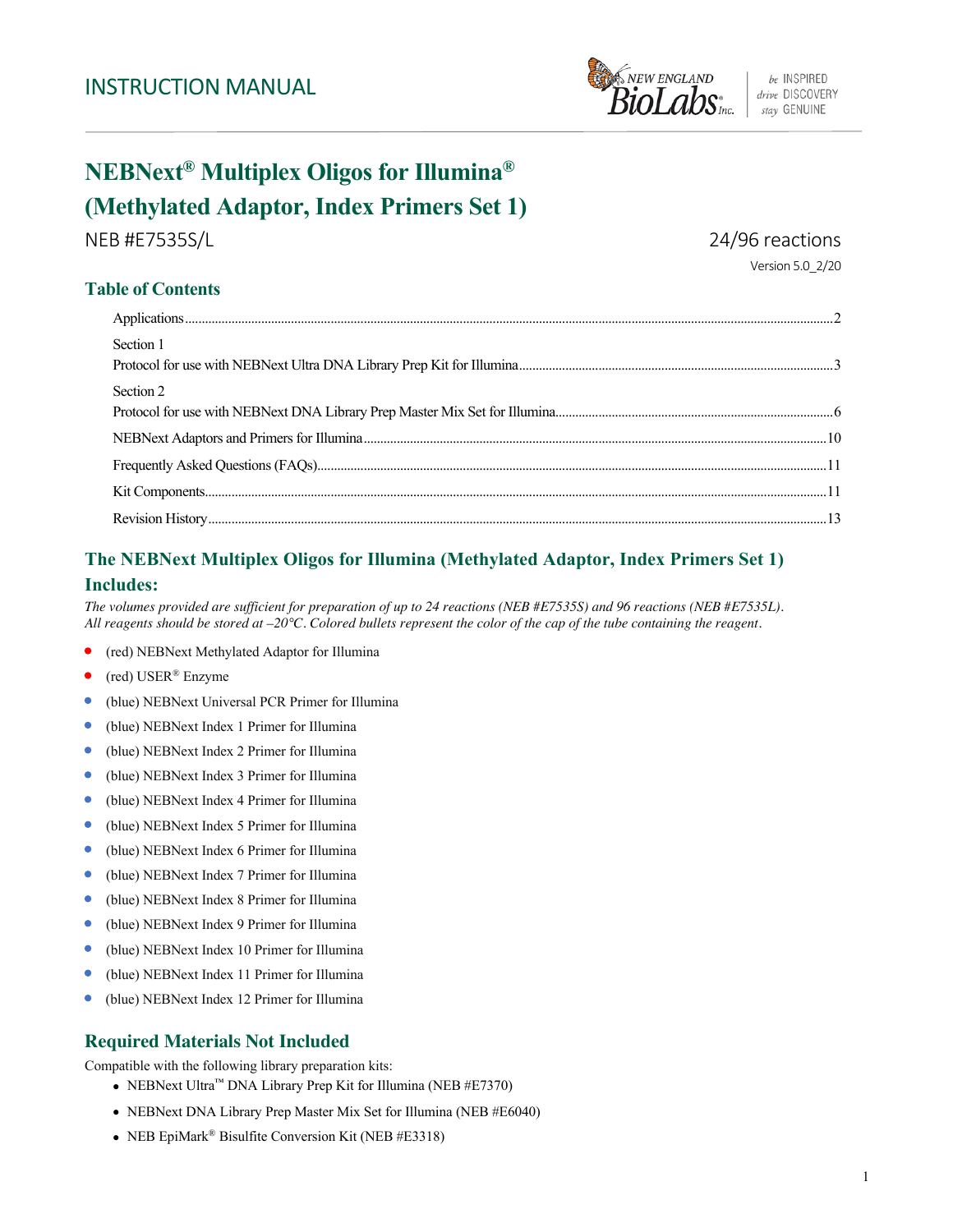# **Required Materials Not Included (continued)**

- NEB EpiMark Hot Start *Taq* DNA Polymerase (NEB #M0490)
- 10 mM dNTPs
- 80% Ethanol (freshly prepared)
- Magnetic rack or plate (e.g., NEBNext Magnetic Separation Rack (NEB #S1515), Alpaqua® 96S Super Magnet Plate (#A001322), or equivalent) for use with NEB#E7370, plus compatible tubes or plates
- DNA LoBind® Tubes (Eppendorf®)/PCR Plates for use with NEB#E6040, plus compatible magnet such as NEB# E1506
- Agencourt<sup>®</sup> AMPure<sup>®</sup> XP Beads (Beckman Coulter, Inc. #A63881)
- Bioanalyzer<sup>®</sup> (Agilent Technologies, Inc.)
- Nuclease-free Water
- 0.1X TE (or 10 mM Tris-HCl, pH 7.5-8.0)

# **Applications**

The NEBNext Multiplex Oligos for Illumina (Methylated Adaptor, Index Primers Set 1) contains adaptors and primers that are ideally suited for multiplex sample preparation for whole genome bisulfite sequencing on the Illumina platform (Illumina, Inc.). Each of these components must pass rigorous quality control standards and is lot controlled, both individually and as a set of reagents.

Lot Control: The lots provided in the NEBNext Multiplex Oligos for Illumina (Methylated Adaptor, Index Primers Set 1) are managed separately and are qualified by additional functional validation. Individual reagents undergo standard enzyme activity and quality control assays, and also meet stringent criteria in the additional quality controls listed on each individual component page.

**Functionally Validated:** Each set of reagents is functionally validated together through construction and sequencing of a genomic DNA library on a Ion Torrent PGM.

For larger volume requirements, customized and bulk packaging is available by purchasing through the OEM/Bulks department at NEB. Please contact OEM@neb.com for further information.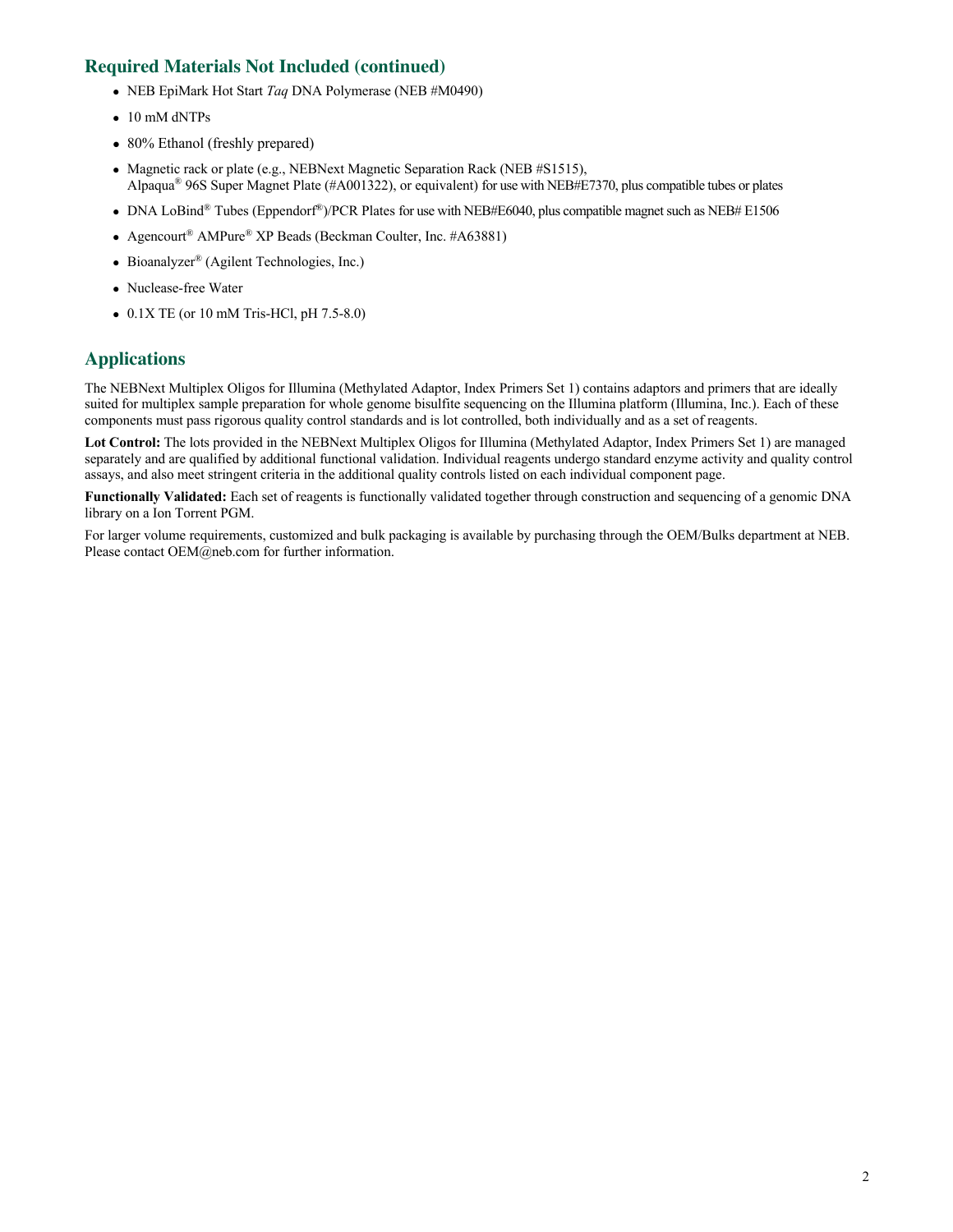## **Section 1**

# **Protocol for use with NEBNext Ultra DNA Library Prep Kit for Illumina (NEB #E7370)**

### **Symbols**

 $\blacktriangle$ 

*This caution sign signifies a step in the protocol that has multiple paths leading to the same end point but is dependent on a user variable, like the amount of input DNA.*

# **SAFE**<br>STOP

*Stopping points in the protocol.*

*Colored bullets indicate the cap color or label stripe of the reagent to be added to a reaction.*

**Starting Material:** 100 ng–1 µg of fragmented DNA.

*Note: The starting material recommendations apply for use with bisulfite conversion.*

### **1.1. NEBNext End Prep**

1.1.1. Mix the following components in a sterile nuclease-free tube:

| <b>COMPONENT</b>                                   | <b>VOLUME</b> |
|----------------------------------------------------|---------------|
| $\bullet$ (green) End Prep Enzyme Mix              | $3.0 \mu l$   |
| $\bullet$ (green) End Repair Reaction Buffer (10X) | $6.5$ µl      |
| Fragmented DNA                                     | 55.5 µl       |
| Total Volume                                       | $65 \mu$ l    |

- 1.1.2. Mix by pipetting followed by a quick spin to collect all liquid from the sides of the tube.
- 1.1.3. Place in a thermal cycler, with the heated lid on, and run the following program:

30 minutes @ 20°C 30 minutes @ 65°C Hold at 4°C

### **1.2 Perform Adaptor Ligation**

1.2.1. Add the following components directly to the End Prep reaction mixture and mix well:

| <b>COMPONENT</b>                                                | VOLUME         |
|-----------------------------------------------------------------|----------------|
| $\bullet$ (red) NEBNext Methylated Adaptor for Illumina (15 µM) | $2.5$ µl       |
| $\bullet$ (red) Blunt/TA Ligase Master Mix                      | $15 \mu$ l     |
| $\bullet$ (red) Ligation enhancer                               | 1 µl           |
| Total Volume                                                    | $83.5 \,\mu$ 1 |

- 1.2.2. Mix by pipetting followed by a quick spin to collect all liquid from the sides of the tube.
- 1.2.3. Incubate for 15 minutes at 20°C in a thermal cycler.
- 1.2.4. Add 3  $\mu$  USER enzyme directly to the ligation reaction mixture from Step 1.2.3.
- 1.2.5. Mix well and incubate for 15 minutes at 37°C.

**Note: USER treatment is required before bisulfite conversion.**

### **1.3. Purify the Ligation Reaction Using Agencourt AMPure XP Beads**

- 1.3.1. Vortex Agencourt AMPure XP Beads to resuspend.
- 1.3.2. Add 86.5 μl of resuspended Agencourt AMPure XP Beads to the ligation reaction (~ 86.5 μl). Mix well by pipetting up and down at least 10 times.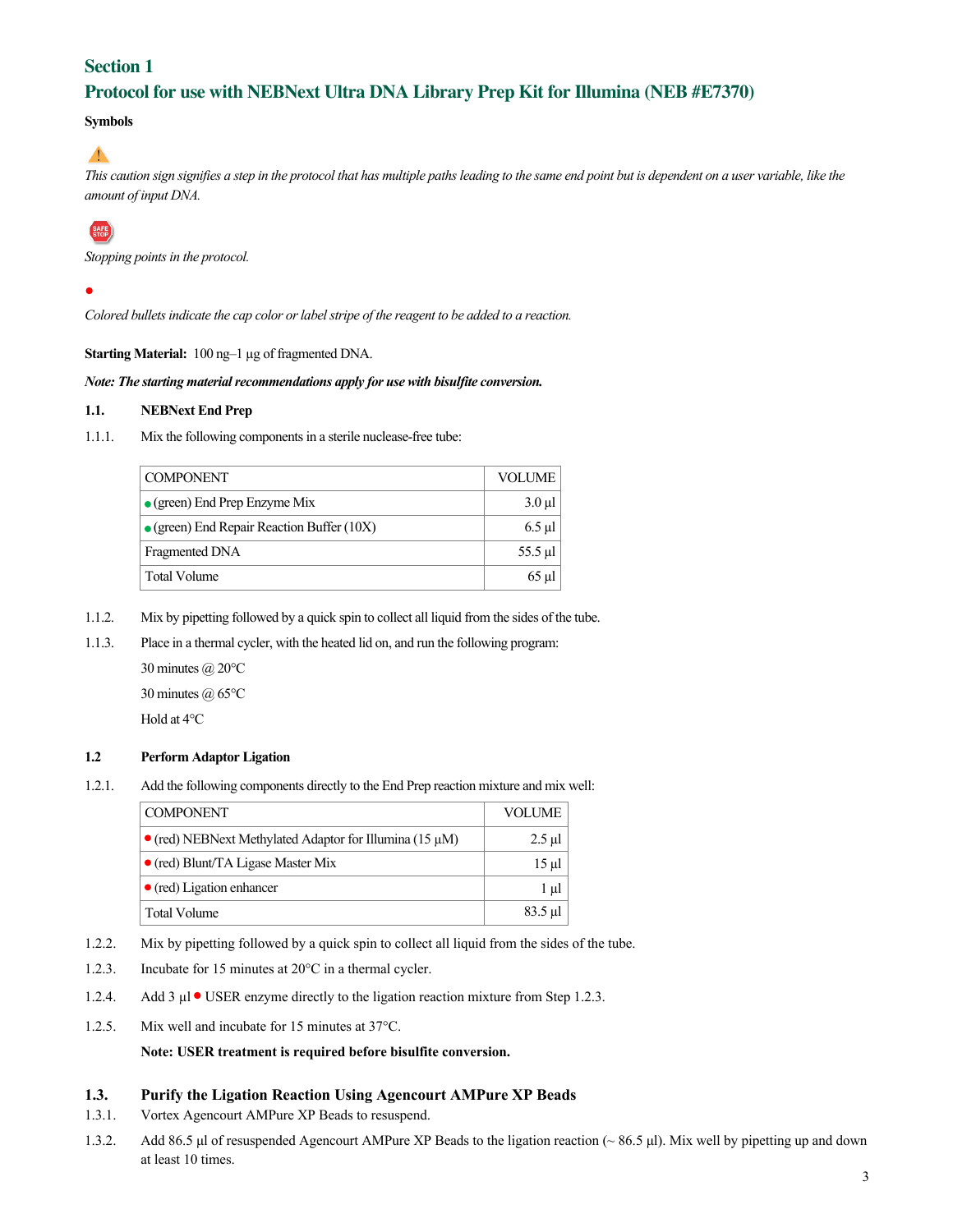- 1.3.3. Incubate for 5 minutes at room temperature.
- 1.3.4. Put the tube on an appropriate magnetic stand to separate the beads from the supernatant. After the solution is clear (about 5 minutes), carefully remove and discard the supernatant. Be careful not to disturb the beads that contain DNA targets. **Caution: do not discard the beads.**
- 1.3.5. Add 200 μl of freshly prepared 80% ethanol to the tube while in the magnetic stand. Incubate at room temperature for 30 seconds, and then carefully remove and discard the supernatant.
- 1.3.6. Repeat Step 1.3.5 once.
- 1.3.7. Air dry the beads for 5 minutes while the tube is on the magnetic stand with the lid open. **Caution: Do not overdry the beads. This may result in lower recovery of DNA target.**
- 1.3.8. Elute DNA target from the beads into 13 μl nuclease free water. Mix well by pipetting up and down. Quickly spin the tube and place it on the appropriate magnetic stand to separate the beads from the supernatant. After the solution is clear, (about 5 minutes) carefully transfer 10 μl to a new tube for bisulfite conversion.
- **1.4. Perform bisulfite conversion using the EpiMark Bisulfite Conversion Kit (NEB #E3318) or other equivalent bisulfite conversion kit. Please follow the specific instructions from the corresponding kit.**

### **1.5 Cleanup DNA Eluent of Bisulfite Conversion Kit**

We strongly recommend cleanup of DNA eluent using Agencourt AMPure XP beads to remove any potential carryover inhibitors from the bisulfite conversion kit.

- 1.5.1. Vortex Agencourt AMPure XP Beads to resuspend.
- 1.5.2. Add resuspended Agencourt AMPure XP Beads to the DNA eluent at 5:1 ratio, i.e., 50 μl beads per 10 μl eluent. Mix well by pipetting up and down at least 10 times. Incubate for 5 minutes at room temperature.
- 1.5.3. Put the tube on an appropriate magnetic stand to separate the beads from the supernatant. After the solution is clear (about 5 minutes), carefully remove and discard the supernatant. Be careful not to disturb the beads that contain DNA targets.
- 1.5.4. Add 200 μl of freshly prepared 80% ethanol to the tube while in the magnetic stand. Incubate at room temperature for 30 seconds, and then carefully remove and discard the supernatant.
- 1.5.5. Repeat Step 1.5.4 once.
- 1.5.6. Air dry the beads for 5 minutes while the tube is on the magnetic stand with the lid open. **Caution: Do not overdry the beads. This may result in lower recovery of DNA target.**
- 1.5.7. Elute DNA target from the beads into 25 μl 0.1X TE or 10 mM Tris-HCl, pH 8.0. Mix well by pipetting up and down. Quickly spin the tube and incubate for 2 minutes at room temperature
- 1.5.8. Place the tube on an appropriate magnetic stand to separate the beads from the supernatant. After the solution is clear, (about 5 minutes) carefully transfer 20 μl to a sterile PCR tube for amplification.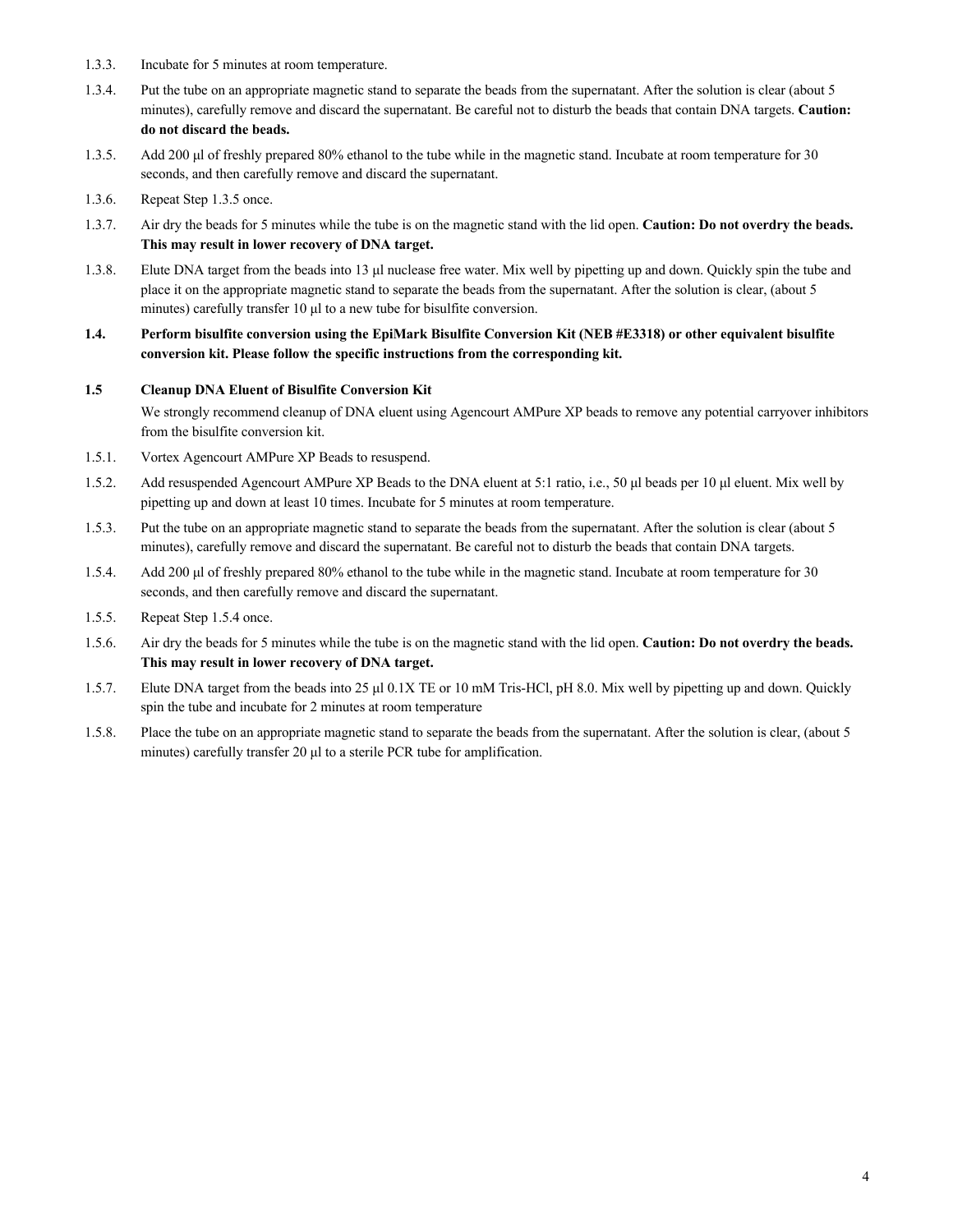### **1.6 PCR Amplification**

**Amplify bisulfite-converted libraries with a DNA polymerase that can read through uracils. Please refer to the manufacturer's instructions for cycling conditions.** 

**Note: NEBNext Q5 Hot Start HiFi PCR Master Mix and NEBNext High-Fidelity 2X PCR Master Mix cannot be used for this application.** 

### **1.6. PCR Conditions using EpiMark Hot Start** *Taq* **DNA Polymerase (NEB #M0490)**

1.6.1. Mix the following in a sterile PCR tube:

| <b>COMPONENT</b>                                      | <b>VOLUME</b> |
|-------------------------------------------------------|---------------|
| Adaptor Ligated, bisulfite-converted DNA              | $20 \mu l$    |
| • (blue) NEBNext Universal PCR Primer                 | $2.5 \mu$ l   |
| $\bullet$ (blue) NEBNext Index (X) Primer             | $2.5 \mu$ l   |
| 5X EpiMark Hot Start Taq Reaction Buffer              | $10 \mu$      |
| 10 mM dNTPs (each)                                    | $1 \mu l$     |
| EpiMark Hot Start Taq $(2 \text{ units/}\mu\text{I})$ | $0.25$ µl     |
| Sterile water                                         | $13.75 \mu$ l |
| Total Volume                                          | $50 \mu l$    |

1.6.2. PCR cycling conditions:

| <b>CYCLE STEP</b> | <b>TEMP</b>    | <b>TIME</b> | <b>CYCLES</b> |
|-------------------|----------------|-------------|---------------|
| Denaturation      | $95^{\circ}$ C | 30 seconds  |               |
|                   | $95^{\circ}$ C | 15 seconds  |               |
| Cycling           | $61^{\circ}$ C | 30 seconds  | $13 - 15$     |
|                   | $68^{\circ}$ C | 30 seconds  |               |
| Final Extension   | $68^{\circ}$ C | 5 minutes   |               |
| Hold              | $4^{\circ}$ C  | $\infty$    |               |

### *Note: PCR conditions may vary if you are not using EpiMark Hot Start Taq DNA Polymerase.*

1.6.3. Proceed to purify the PCR Reaction Using Agencourt AMPure XP Beads in Section 1.7.

### **1.7 Purify the PCR Reaction Using Agencourt AMPure XP Beads**

- 1.7.1. Vortex Agencourt AMPure XP Beads to resuspend.
- 1.7.2. Add 45 μl (0.9X) of resuspended Agencourt AMPure XP Beads to the PCR reaction (~ 50 μl). Mix well by pipetting up and down at least 10 times.
- 1.7.3. Incubate for 5 minutes at room temperature.
- 1.7.4. Put the tube on an appropriate magnetic stand to separate the beads from the supernatant. After the solution is clear (about 5 minutes), carefully remove and discard the supernatant. Be careful not to disturb the beads that contain DNA targets.
- 1.7.5. Add 200 μl of freshly prepared 80% ethanol to the tube while in the magnetic stand. Incubate at room temperature for 30 seconds, and then carefully remove and discard the supernatant.
- 1.7.6. Repeat Step 1.7.5 once.
- 1.7.7. Air dry the beads for 5 minutes while the tube is on the magnetic stand with the lid open. **Caution: Do not overdry the beads. This may result in lower recovery of DNA target.**
- 1.7.8. Elute the DNA target from the beads into 28 μl 0.1X TE (or 10 mM Tris-HCl, pH 8.0). Mix well by pipetting up and down at least 10 times. Quickly spin the tube and incubate for 2 minutes at room temperature.
- 1.7.9. Place the tube on an appropriate magnetic stand to separate the beads from the supernatant. After the solution is clear (about 5 minutes), carefully transfer 25 µl of supernatant to a new tube.
- 1.7.10. Add 25 µl of resuspended Agencourt AMPure XP Beads to the supernatant (25 µl). Repeat Steps 1.7.3–1.7.7 once.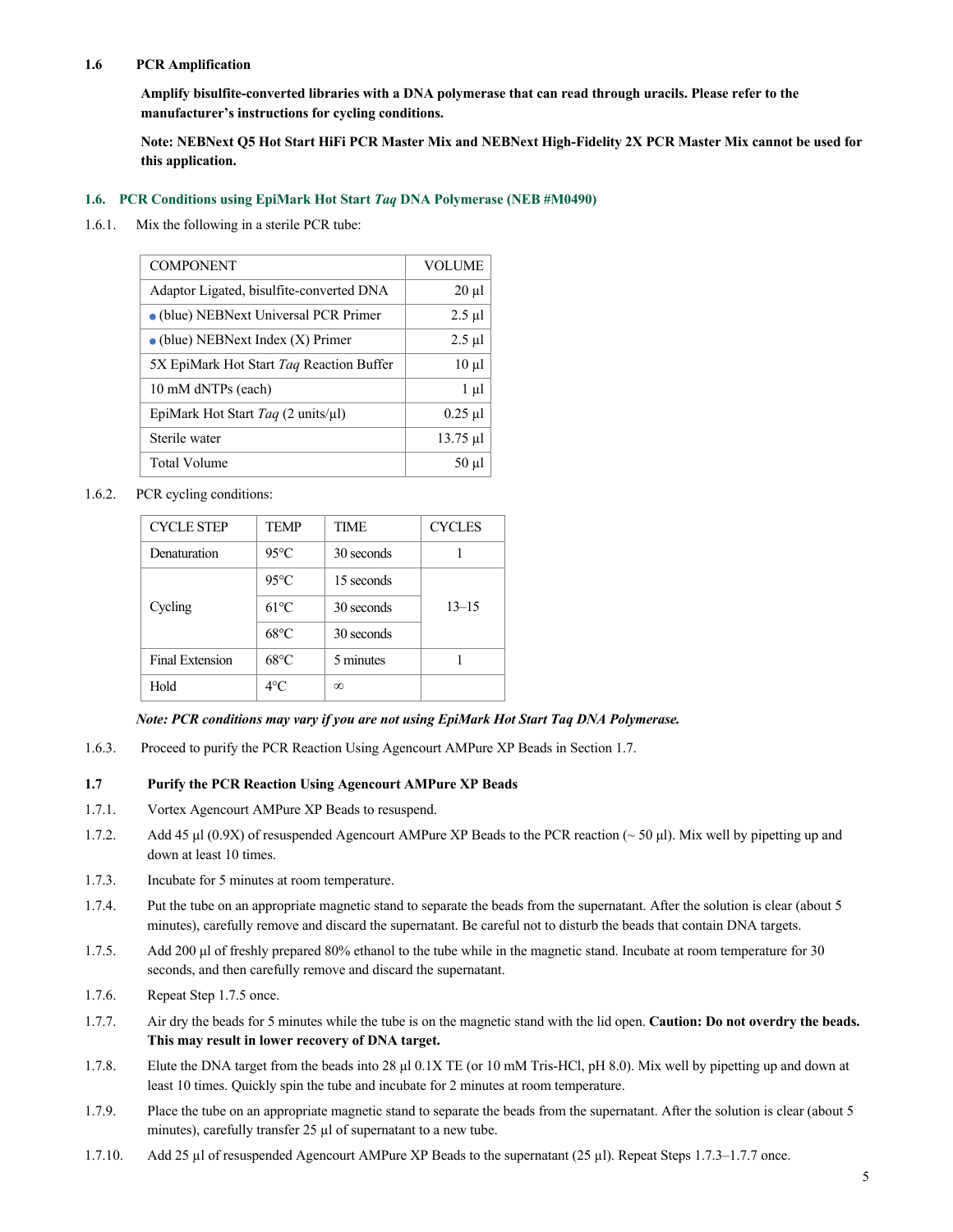- 1.7.11. Elute DNA in 33  $\mu$ 10.1X TE. Place the tube on an appropriate magnetic stand to separate the beads from the supernatant. Mix well by pipetting up and down at least 10 times. Quickly spin the tube and incubate for 2 minutes at room temperature
- 1.7.12. Place the tube on an appropriate magnetic stand to separate the beads from the supernatant. After the solution is clear (about 5 minutes), carefully transfer 30 μl supernatant to a new tube. Store libraries at –20°C.
- 1.7.13. Check the size distribution on an Agilent Bioanalyzer high sensitivity chip.

### **Section 2**

## **Protocol for use with NEBNext DNA Library Prep Master Mix Set for Illumina (NEB #E6040)**

### **Symbols**

# $\blacktriangle$

*This caution sign signifies a step in the protocol that has multiple paths leading to the same end point but is dependent on a user variable, like the amount of input DNA.*

# **SAFE**

*Stopping points in the protocol.*

*Colored bullets indicate the cap color or label stripe of the reagent to be added to a reaction.*

**Starting Material:** 1–5 µg of fragmented DNA.

### *Note: The starting material recommendations apply for use with bisulfite conversion.*

### **2.1. End Repair of Fragmented DNA**

2.1.1. Mix the following components in a sterile microfuge tube:

| <b>COMPONENT</b>                                           | <b>VOLUME</b>  |
|------------------------------------------------------------|----------------|
| Fragmented DNA                                             | $1 - 85$ µ $1$ |
| $\bullet$ (green) NEBNext End Repair Reaction Buffer (10X) | $10 \mu l$     |
| $\bullet$ (green) NEBNext End Repair Enzyme Mix            | $5 \mu l$      |
| Sterile H <sub>2</sub> O                                   | variable       |
| Total Volume                                               | $100$ ul       |

2.1.2. Incubate in a thermal cycler for 30 minutes at 20°C.

### **2.2 Cleanup Using AMPure XP Beads**

- 2.2.1. Vortex AMPure XP beads to resuspend.
- 2.2.2. Add 160 µl (1.6X) of resuspended AMPure XP beads to the end repair reaction. Mix thoroughly on a vortex mixer or by pipetting up and down at least 10 times.
- 2.2.3. Incubate for 5 minutes at room temperature.
- 2.2.4. Put the tube/PCR plate on an appropriate magnetic stand to separate beads from supernatant. After the solution is clear (about 5 minutes), carefully remove and discard the supernatant. Be careful not to disturb the beads that contain the DNA targets.
- 2.2.5. Add 200 µl of 80% freshly prepared ethanol to the tube/PCR plate while in the magnetic stand. Incubate at room temperature for 30 seconds, and then carefully remove and discard the supernatant.
- 2.2.6. Repeat Step 2.2.5 once.
- 2.2.7. Air dry beads for 5 minutes while the tube/PCR plate is on the magnetic stand with the lid open. **Caution: Do not overdry the beads. This may result in lower recovery of DNA target.**
- 2.2.8. Elute DNA target by adding 50 µl 0.1X TE or 10 mM Tris-HCl to the beads. Mix well on a vortex mixer or by pipetting up and down and incubate for 2 minutes at room temperature.
- 2.2.9. Put the tube/PCR plate in the magnetic stand until the solution is clear without disturbing the bead pellet, carefully transfer 42 µl of the supernatant to a fresh, sterile microfuge tube.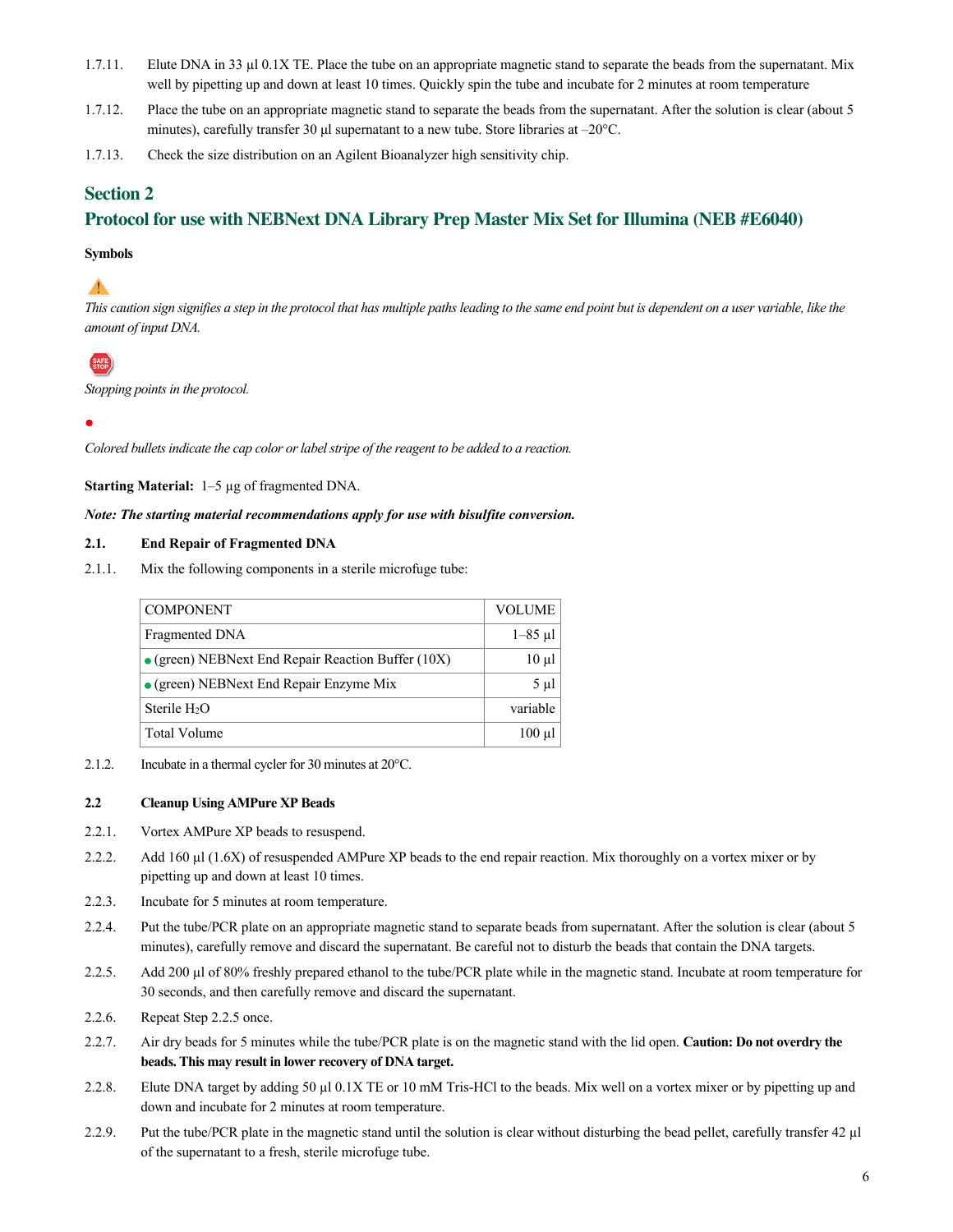### **2.3. dA-Tailing of End Repaired DNA**

2.3.1. Mix the following components in a sterile microfuge tube:

| <b>COMPONENT</b>                                                           | <b>VOLUME</b> |
|----------------------------------------------------------------------------|---------------|
| End Repaired, Blunt DNA                                                    | 42 µl         |
| $\circ$ (yellow) NEBNext dA-Tailing Reaction Buffer (10X)                  | $5 \mu l$     |
| $\bullet$ (yellow) Klenow Fragment (3' $\rightarrow$ 5' exo <sup>-</sup> ) | $3 \mu l$     |
| Total Volume                                                               | $50 \mu l$    |

2.3.2. Incubate in a thermal cycler for 30 minutes at 37°C.

### **2.4 Cleanup using AMPure XP Beads**

- 2.4.1. Vortex AMPure XP beads to resuspend.
- 2.4.2. Add 90 µl (1.8X) of resuspended AMPure XP beads to the dA-tailing reaction. Mix thoroughly on a vortex mixer or by pipetting up and down at least 10 times.
- 2.4.3. Incubate for 5 minutes at room temperature.
- 2.4.4. Put the tube/PCR plate on an appropriate magnetic stand to separate beads from supernatant. After the solution is clear (about 5 minutes), carefully remove and discard the supernatant. Be careful not to disturb the beads that contain the DNA targets.
- 2.4.5. Add 200 µl of 80% freshly prepared ethanol to the tube/PCR plate while in the magnetic stand. Incubate at room temperature for 30 seconds, and then carefully remove and discard the supernatant.
- 2.4.6. Repeat Step 2.4.5 once.
- 2.4.7. Air dry beads for 5 minutes while the tube/PCR plate is on the magnetic stand with the lid open. **Caution: Do not overdry the beads. This may result in lower recovery of DNA target.**
- 2.4.8. Elute DNA target by adding 30 µl 0.1X TE or 10 mM Tris-HCl to the beads. Mix well on a vortex mixer or by pipetting up and down and incubate for 2 minutes at room temperature.
- 2.4.9. Put the tube/PCR plate in the magnetic stand until the solution is clear without disturbing the bead pellet, carefully transfer 25 µl of the supernatant to a fresh, sterile microfuge tube.

### **2.5 Adaptor Ligation of dA-Tailed DNA**

2.5.1. Mix the following components in a sterile microfuge tube:

| <b>COMPONENT</b>                                    | VOLUME     |
|-----------------------------------------------------|------------|
| dA-Tailed DNA                                       | $25 \mu$ l |
| $\bullet$ (red) Quick Ligation Reaction Buffer (5X) | $10 \mu l$ |
| • (red) Methylated Adaptor for Illumina             | $10 \mu$   |
| • (red) Quick T4 DNA Ligase                         | 5 µl       |
| <b>Total Volume</b>                                 | $50 \mu$ l |

- 2.5.2. Incubate in a thermal cycler for 15 minutes at 20°C.
- 2.5.3. Add 3 µl USER enzyme directly to the ligation reaction mixture from Step 2.5.2.
- 2.5.4. Mix well and incubate for 15 minutes at 37°C.

*Note: USER treatment is required before bisulfite conversion.*

### **2.6 Purify the Ligation Reaction Using Agencourt AMPure XP Beads**

- 2.6.1. Vortex Agencourt AMPure XP Beads to resuspend.
- 2.6.2. Add 53 μl of the resuspended Agencourt AMPure XP Beads to the ligation reaction  $(-53 \text{ µ})$ . Mix well by pipetting up and down at least 10 times.
- 2.6.3. Incubate for 5 minutes at room temperature.
- 2.6.4. Put the tube on an appropriate magnetic stand to separate the beads from the supernatant. After the solution is clear (about 5 minutes), carefully remove and discard the supernatant. Be careful not to disturb the beads that contain DNA targets.
- 2.6.5. Add 200 μl of freshly prepared 80% ethanol to the tube while in the magnetic stand. Incubate at room temperature for 30 seconds, and then carefully remove and discard the supernatant.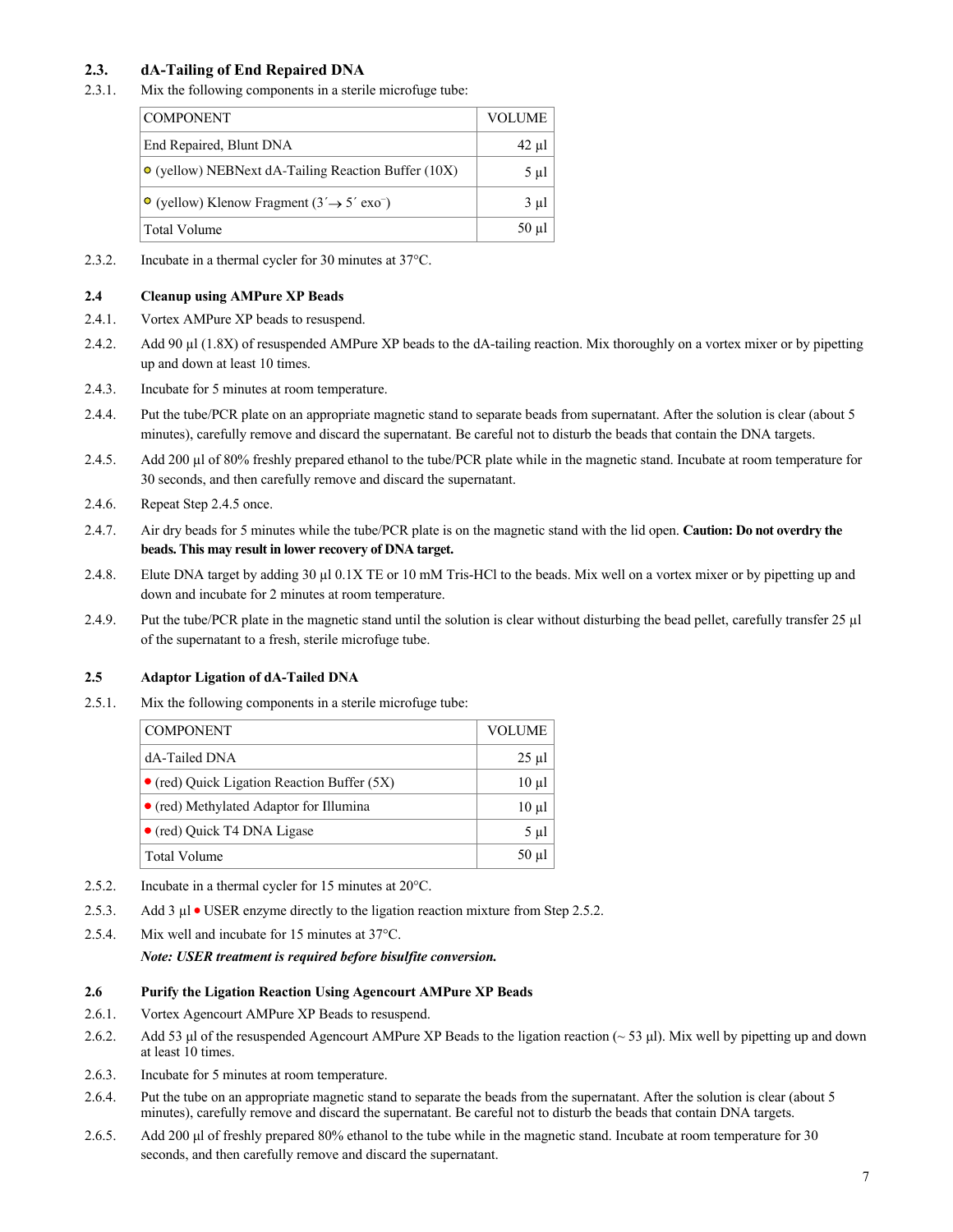- 2.6.6. Repeat Step 2.6.5 once.
- 2.6.7. Air dry the beads for 5 minutes while the tube is on the magnetic stand with the lid open. **Caution: Do not overdry the beads. This may result in lower recovery of DNA target.**
- 2.6.8. Elute the DNA target from the beads into 13 μl nuclease free water. Mix well by pipetting up and down 10 times. Quickly spin the tube and incubate for 2 minutes at room temperature.
- 2.6.9. Place the tube on an appropriate magnetic stand to separate the beads from the supernatant. After the solution is clear (about 5 minutes) carefully transfer 10 μl to a new LoBind DNA tube for bisulfite conversion.

### **2.7 Perform bisulfite conversion using the EpiMark Bisulfite Conversion Kit (NEB #E3318) or other equivalent bisulfite conversion kit. Please follow the specific instructions from the corresponding kit.**

### **2.8 Cleanup DNA Eluent of Bisulfite Conversion Kit**

We strongly recommend cleanup of DNA eluent using Agencourt AMPure XP beads to remove any potential carryover inhibitors from the bisulfite conversion kit.

- 2.8.1. Vortex Agencourt AMPure XP Beads to resuspend.
- 2.8.2. Add the resuspended Agencourt AMPure XP Beads to the DNA eluent at 5:1 ratio, i.e., 50 μl beads per 10 μl eluent. Mix well by pipetting up and down at least 10 times. Incubate for 5 minutes at room temperature.
- 2.8.3. Put the tube on an appropriate magnetic stand to separate the beads from the supernatant. After the solution is clear (about 5 minutes), carefully remove and discard the supernatant. Be careful not to disturb the beads that contain DNA targets.
- 2.8.4. Add 200 μl of freshly prepared 80% ethanol to the tube while in the magnetic stand. Incubate at room temperature for 30 seconds, and then carefully remove and discard the supernatant.
- 2.8.5. Repeat Step 2.8.4 once.
- 2.8.6. Air dry the beads for 5 minutes while the tube is on the magnetic stand with the lid open. Caution: Do not overdry the beads. This may result in lower recovery of DNA target.
- 2.8.7. Elute DNA target from the beads into 25 μl 0.1X TE or (10 mM Tris-HCl). Mix well by pipetting up and down 10 times. Quickly spin the tube and incubate for 2 minutes at room temperature.
- 2.8.8. Place the tube on an appropriate magnetic stand to separate the beads from the supernatant. After the solution is clear (about 5 minutes) carefully transfer 20 μl to a sterile PCR tube for amplification.

### **2.9 PCR Amplification**

**Amplify bisulfite-converted libraries with a DNA polymerase that can read through uracils. Please refer to the manufacturer's instructions for cycling conditions.** 

*Note: NEBNext Q5 Hot Start HiFi PCR Master Mix and NEBNext High-Fidelity 2X PCR Master Mix cannot be used for this application.* 

### **2.9. PCR Conditions using EpiMark Hot Start** *Taq* **DNA Polymerase (NEB #M0490)**

2.9.1. Mix the following in a sterile PCR tube:

| <b>COMPONENT</b>                          | <b>VOLUME</b> |
|-------------------------------------------|---------------|
| Adaptor Ligated, bisulfite-converted DNA  | $20 \mu l$    |
| • (blue) NEBNext Universal PCR Primer     | $2.5 \mu$ l   |
| $\bullet$ (blue) NEBNext Index (X) Primer | $2.5 \mu$ l   |
| 5X EpiMark Hot Start Taq Reaction Buffer  | $10 \mu l$    |
| 10 mM dNTPs (each)                        | $1 \mu l$     |
| EpiMark Hot Start Taq (2 units/ $\mu$ l)  | $0.25$ µl     |
| Sterile water                             | $13.75 \mu$ l |
| Total Volume                              | $50 \mu$ l    |
|                                           |               |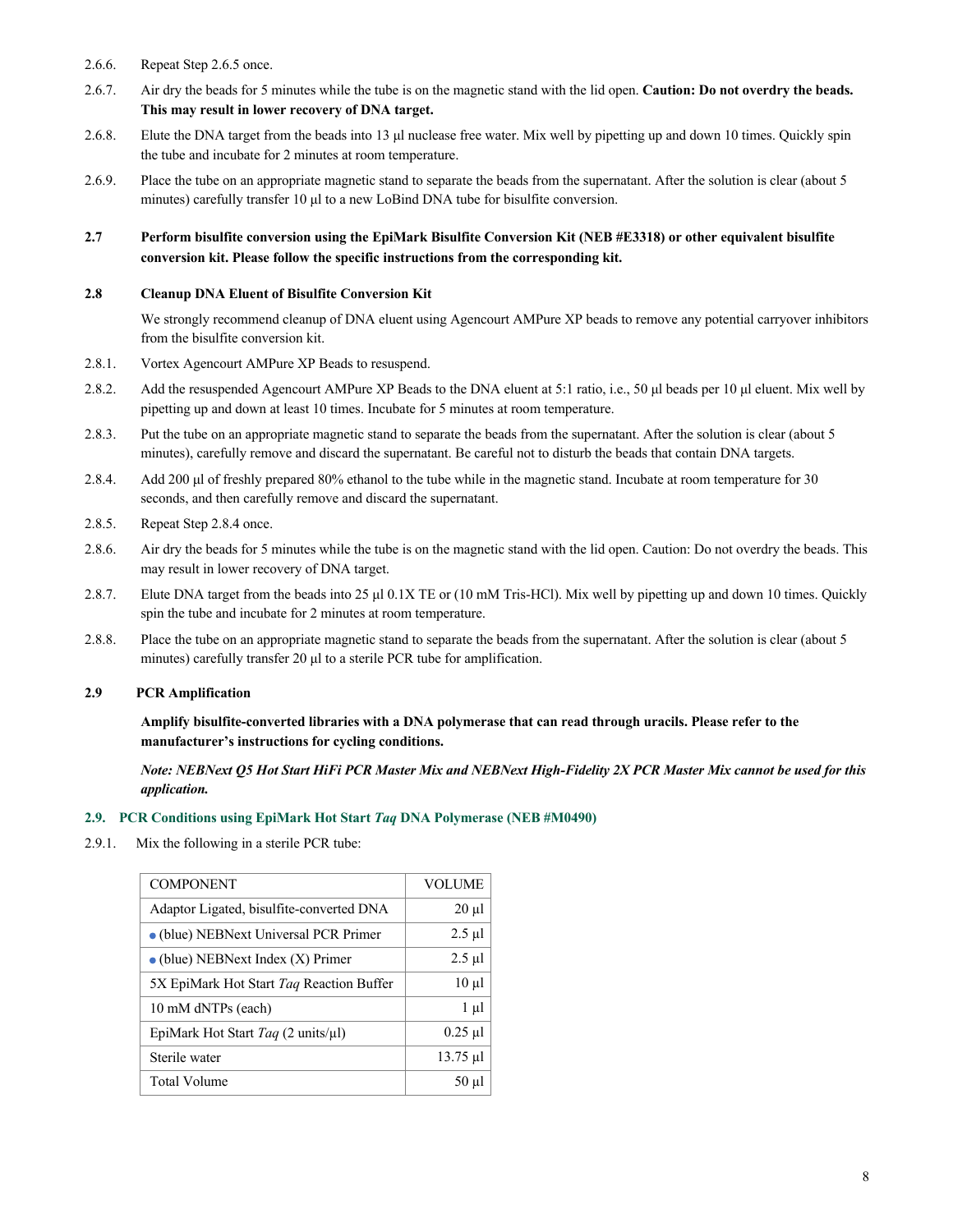### 2.9.2. PCR cycling conditions:

| <b>CYCLE STEP</b> | <b>TEMP</b>    | <b>TIME</b> | <b>CYCLES</b> |
|-------------------|----------------|-------------|---------------|
| Denaturation      | $95^{\circ}$ C | 30 seconds  |               |
|                   | $95^{\circ}$ C | 15 seconds  |               |
| Cycling           | $61^{\circ}$ C | 30 seconds  | $13 - 15$     |
|                   | $68^{\circ}$ C | 30 seconds  |               |
| Final Extension   | $68^{\circ}$ C | 5 minutes   |               |
| Hold              | $4^{\circ}$ C  | $\infty$    |               |

### *Note: PCR conditions may vary if you are not using EpiMark Hot Start Taq DNA Polymerase.*

2.9.3. Proceed to purify the PCR Reaction Using Agencourt AMPure XP Beads in Section 2.10.

### **2.10 Cleanup Using Agencourt AMPure XP Beads**

- 2.10.1. Vortex Agencourt AMPure XP Beads to resuspend.
- 2.10.2. Add 45 μl (0.9X) of resuspended Agencourt AMPure XP Beads to the PCR reaction ( $\sim$  50 μl). Mix well by pipetting up and down at least 10 times.
- 2.10.3. Incubate for 5 minutes at room temperature.
- 2.10.4. Put the tube on an appropriate magnetic stand to separate the beads from the supernatant. After the solution is clear (about 5 minutes), carefully remove and discard the supernatant. Be careful not to disturb the beads that contain DNA targets.
- 2.10.5. Add 200 μl of freshly prepared 80% ethanol to the tube while in the magnetic stand. Incubate at room temperature for 30 seconds, and then carefully remove and discard the supernatant.
- 2.10.6. Repeat Step 2.10.5 once.
- 2.10.7. Air dry the beads for 5 minutes while the tube is on the magnetic stand with the lid open. **Caution: Do not overdry the beads. This may result in lower recovery of DNA target.**
- 2.10.8. Elute DNA target from the beads into 28 µl 0.1X TE (or 10 mM Tris-HCl). Mix well by pipetting up and down at least 10 times. Quickly spin the tube.
- 2.10.9. Incubate for 2 minutes at room temperature. Place the tube on an appropriate magnetic stand to separate the beads from the supernatant. After the solution is clear (about 5 minutes) carefully transfer 25 μl of supernatant to a new tube.
- 2.10.10. Add 25 µl resuspended Agencourt AMPure XP Beads to the supernatant (25 µl). Mix well by pipetting up and down at least 10 times. Repeat Step 2.10.3–2.10.7 once.
- 2.10.11. Elute DNA in 33 µl in 0.1X TE (or 10 mM Tris-HCl, pH 8.0). Place the tube on an appropriate magnetic stand to separate the beads from the supernatant. Mix well by pipetting up and down 10 times. Quickly spin the tube and incubate for 2 minutes at room temperature.
- 2.10.12. Place the tube on an appropriate magnetic stand to separate the beads from the supernatant. After the solution is clear (about 5 minutes), carefully transfer 30 μl supernatant to a new tube. Store libraries at –20°C.
- 2.10.13. Check the size distribution on an Agilent Bioanalyzer high sensitivity chip.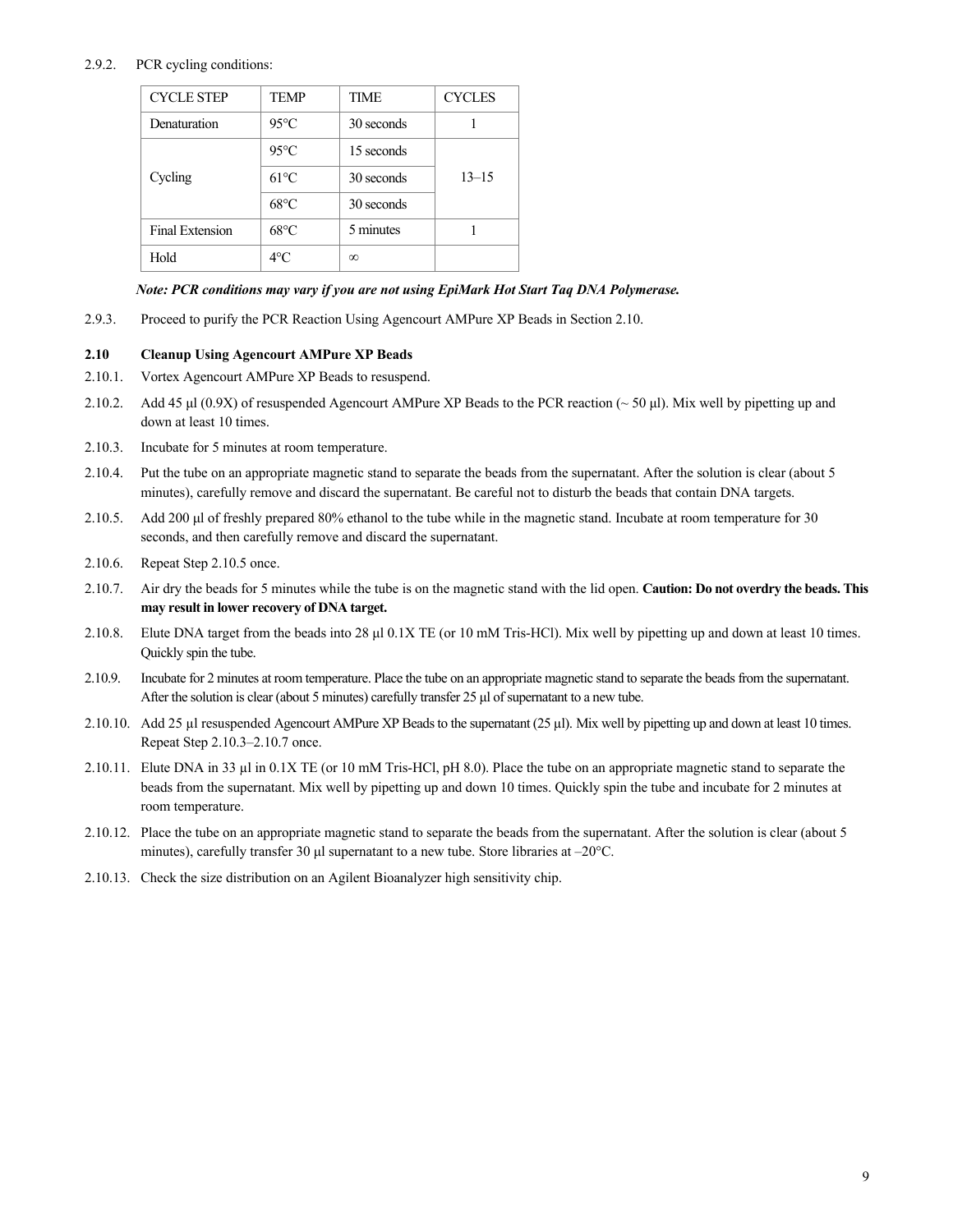# **NEBNext Adaptors and Primers for Illumina**

| <b>PRODUCT</b>                                                 | <b>INDEX PRIMER SEQUENCE</b>                                                                                                                                                                                                                              | <b>EXPECTED</b><br><b>INDEX PRIMER</b><br><b>SEQUENCE</b><br><b>READ</b> |
|----------------------------------------------------------------|-----------------------------------------------------------------------------------------------------------------------------------------------------------------------------------------------------------------------------------------------------------|--------------------------------------------------------------------------|
| <b>NEBNext Index 1</b><br><b>Primer for Illumina</b>           | 5'-CAAGCAGAAGACGGCATACGAGATCGTGATGTGACTGGAGTTCAGACGTGTGCTCTTCCGATC-s-T-3'                                                                                                                                                                                 | <b>ATCACG</b>                                                            |
| <b>NEBNext Index 2</b><br><b>Primer for Illumina</b>           | 5'-CAAGCAGAAGACGGCATACGAGAT <b>ACATCG</b> GTGACTGGAGTTCAGACGTGTGCTCTTCCGATC-s-T-3'                                                                                                                                                                        | CGATGT                                                                   |
| <b>NEBNext Index 3</b><br><b>Primer for Illumina</b>           | 5´-CAAGCAGAAGACGGCATACGAGAT <b>GCCTAA</b> GTGACTGGAGTTCAGACGTGTGCTCTTCCGATC-s-T-3´                                                                                                                                                                        | <b>TTAGGC</b>                                                            |
| <b>NEBNext Index 4</b><br><b>Primer for Illumina</b>           | 5´-CAAGCAGAAGACGGCATACGAGAT <b>IGGTCA</b> GTGACTGGAGTTCAGACGTGTGCTCTTCCGATC-s-T-3´                                                                                                                                                                        | <b>TGACCA</b>                                                            |
| <b>NEBNext Index 5</b><br>Primer for Illumina                  | 5'-CAAGCAGAAGACGGCATACGAGAT <b>CACTGT</b> GTGACTGGAGTTCAGACGTGTGTCTTTCCGATC-s-T-3'                                                                                                                                                                        | <b>ACAGTG</b>                                                            |
| <b>NEBNext Index 6</b><br><b>Primer for Illumina</b>           | 5'-CAAGCAGAAGACGGCATACGAGATATTGGCGTGACTGGAGTTCAGACGTGTGCTCTTCCGATC-s-T-3'                                                                                                                                                                                 | GCCAAT                                                                   |
| <b>NEBNext Index 7</b><br><b>Primer for Illumina</b>           | 5'-CAAGCAGAAGACGGCATACGAGATGATCTGGTGACTGGAGTTCAGACGTGTGCTCTTCCGATC-s-T-3'                                                                                                                                                                                 | CAGATC                                                                   |
| <b>NEBNext Index 8</b><br><b>Primer for Illumina</b>           | 5'-CAAGCAGAAGACGGCATACGAGATTCAAGTGTGACTGGAGTTCAGACGTGTGCTCTTCCGATC-s-T-3'                                                                                                                                                                                 | <b>ACTTGA</b>                                                            |
| <b>NEBNext Index 9</b><br><b>Primer for Illumina</b>           | 5'-CAAGCAGAAGACGGCATACGAGAT <b>CTGATC</b> GTGACTGGAGTTCAGACGTGTGCTCTTCCGATC-s-T-3'                                                                                                                                                                        | GATCAG                                                                   |
| <b>NEBNext Index 10</b><br><b>Primer for Illumina</b>          | 5'-CAAGCAGAAGACGGCATACGAGATAAGCTAGTGACTGGAGTTCAGACGTGTGCTCTTCCGATC-s-T-3'                                                                                                                                                                                 | <b>TAGCTT</b>                                                            |
| <b>NEBNext Index 11</b><br><b>Primer for Illumina</b>          | 5´-CAAGCAGAAGACGGCATACGAGAT <b>GTAGCC</b> GTGACTGGAGTTCAGACGTGTGCTCTTCCGATC-s-T-3´                                                                                                                                                                        | GGCTAC                                                                   |
| <b>NEBNext Index 12</b><br><b>Primer for Illumina</b>          | 5'-CAAGCAGAAGACGGCATACGAGATTACAAGGTGACTGGAGTTCAGACGTGTGTCTTTCCGATC-s-T-3'                                                                                                                                                                                 | <b>CTTGTA</b>                                                            |
| <b>NEBNext</b><br>Methylated<br><b>Adaptor</b> for<br>Illumina | 5'-/PO4/GAT /Me-dC/GG AAG AG/Me-dC/ A/Me-dC/A/Me-dC/ GT /Me-dC/TG AA/ Me-dC /T/Me-<br>dC//Me-dC /AGT/Me-dC//dU/A /Me-dC/A/Me-dC /T/Me-dC/T TT/Me-dC/ /Me-dC/ /Me-dC/T A/Me-dC/A<br>/Me-dC/ GA /Me-dC/G/Me-dC/ T/Me-dC/T T/Me-dC//Me-dC/ GAT /Me-dC/-s-T-3 | N/A                                                                      |
| <b>NEBNext Universal</b><br><b>PCR Primer</b><br>for Illumina  | 5'-AAT GAT ACG GCG ACC ACC GAG ATC TAC ACT CTT TCC CTA CAC GAC GCT CTT CCG ATC-s-T-3'                                                                                                                                                                     | N/A                                                                      |

Where -s- indicates phosphorothioate bond.

Note: If fewer than 12 indexes are used in a lane for sequencing, it is recommended to use the following indexes:

Pool of 2 samples: Index #6 and 12

Pool of 3 samples: Index #4, 6 and 12

Pool of 6 samples: Index #2, 4, 5, 6, 7 and 12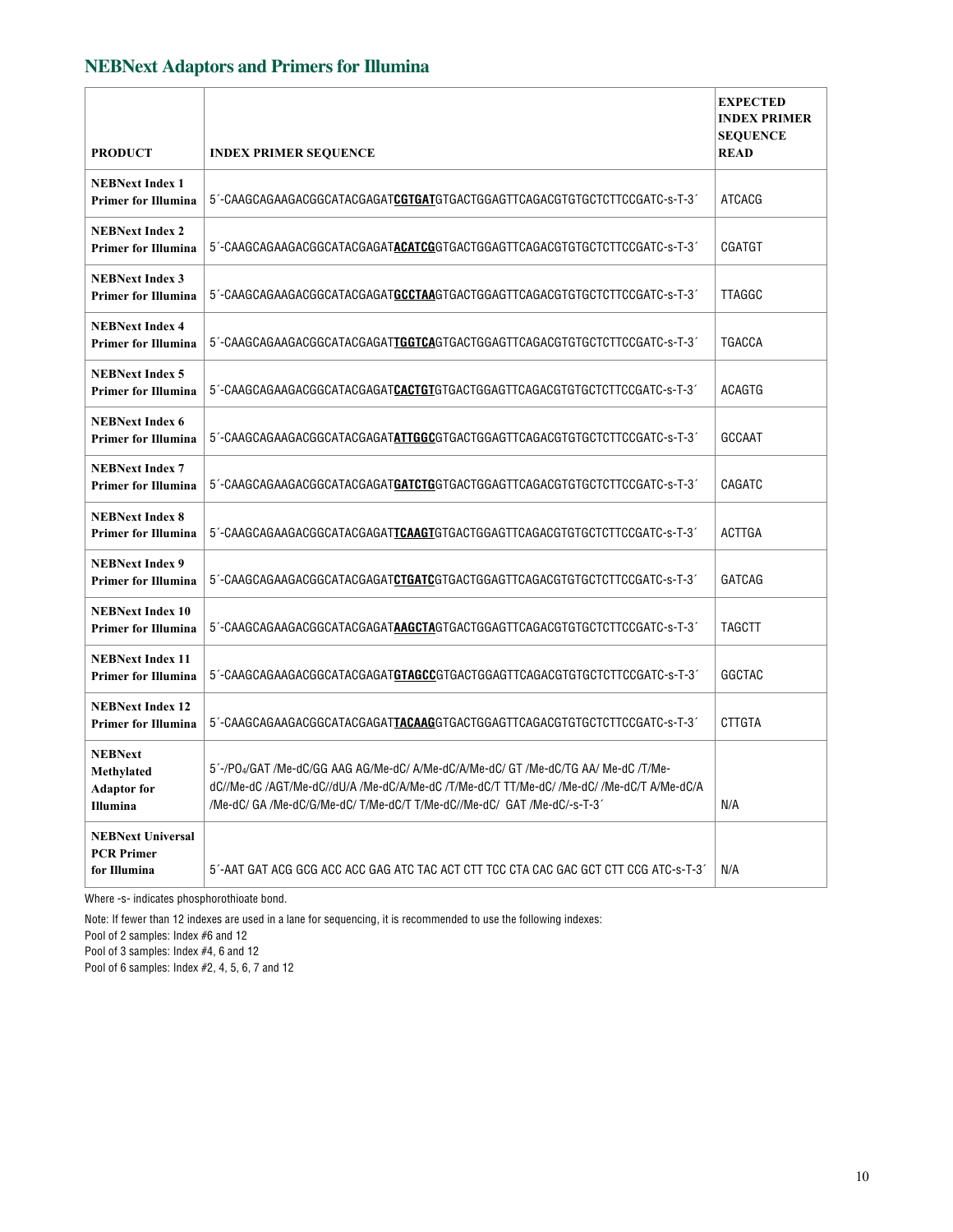# **Frequently Asked Questions (FAQs)**

- Q: *How is NEBNext Methlyated Adaptor (NEB #E7535) different from NEBNext adaptor for Illumina (NEB #E7335 & #E7350)?*
- A. The sequences of NEBNext Methylated Adaptor and NEBNext Adaptor for Illumina are identical except that all cytosines in NEBNext adaptor are replaced with methylated cytosines. They both can be used to prepare libraries for Illumina sequencing, however, only the NEBNext Methylated Adaptor can be used to prepare bisulfite-converted libraries for Illumina sequencing.
- Q: *What are the major applications of NEBNext Methylated Adaptor for Illumina?*
- A. The major applications of NEBNext Methylated Adaptor for Illumina are to prepare libraries for whole-genome bisulfite sequencing or reduced representation bisulfite sequencing (RRBS) for methylation analysis on the Illumina platform.
- Q: *Is library prep workflow different when NEBNext Methylated Adaptor is used?*
- A. If the libraries are for whole genome sequencing or targeted resequencing, there is no change in library prep workflow when NEBNext Methylated Adaptor is used. However, if the libraries are for bisulfite sequencing, there are two important changes to the workflow: 1) A bisulfite treatment step is required after adaptor ligation/USER cleavage and before PCR amplification. There are many bisulfite conversion kits commercially available, including EpiMark Bisulfite Conversion Kit from New England Biolabs (NEB #E3318); and 2) NEBNext High-Fidelity 2X PCR Master Mix and other high fidelity DNA polymerases including Phusion DNA polymerase should not be used to amplify bisulfite converted, uracil-containing DNA libraries. Instead, the bisulfite converted DNA should be PCR-amplified using a DNA polymerase that can bypass uracil, for example, EpiMark Hot Start Taq DNA Polymerase from New England Biolabs (NEB #M0490).

# **Kit Components**

NEB #E7535S Table of Components

| NEB#   | <b>PRODUCT</b>                            | <b>VOLUME</b> |
|--------|-------------------------------------------|---------------|
| E7536A | NEBNext Methylated Adaptor for Illumina   | $0.24$ ml     |
| E7338A | <b>USER Enzyme</b>                        | $0.072$ ml    |
| E6861A | NEBNext Universal PCR Primer for Illumina | $0.120$ ml    |
| E7311A | NEBNext Index 1 Primer for Illumina       | $0.010$ ml    |
| E7312A | NEBNext Index 2 Primer for Illumina       | $0.010$ ml    |
| E7313A | NEBNext Index 3 Primer for Illumina       | $0.010$ ml    |
| E7314A | NEBNext Index 4 Primer for Illumina       | $0.010$ ml    |
| E7315A | NEBNext Index 5 Primer for Illumina       | $0.010$ ml    |
| E7316A | NEBNext Index 6 Primer for Illumina       | $0.010$ ml    |
| E7317A | NEBNext Index 7 Primer for Illumina       | $0.010$ ml    |
| E7318A | NEBNext Index 8 Primer for Illumina       | $0.010$ ml    |
| E7319A | NEBNext Index 9 Primer for Illumina       | $0.010$ ml    |
| E7320A | NEBNext Index 10 Primer for Illumina      | $0.010$ ml    |
| E7321A | NEBNext Index 11 Primer for Illumina      | $0.010$ ml    |
| E7322A | NEBNext Index 12 Primer for Illumina      | $0.010$ ml    |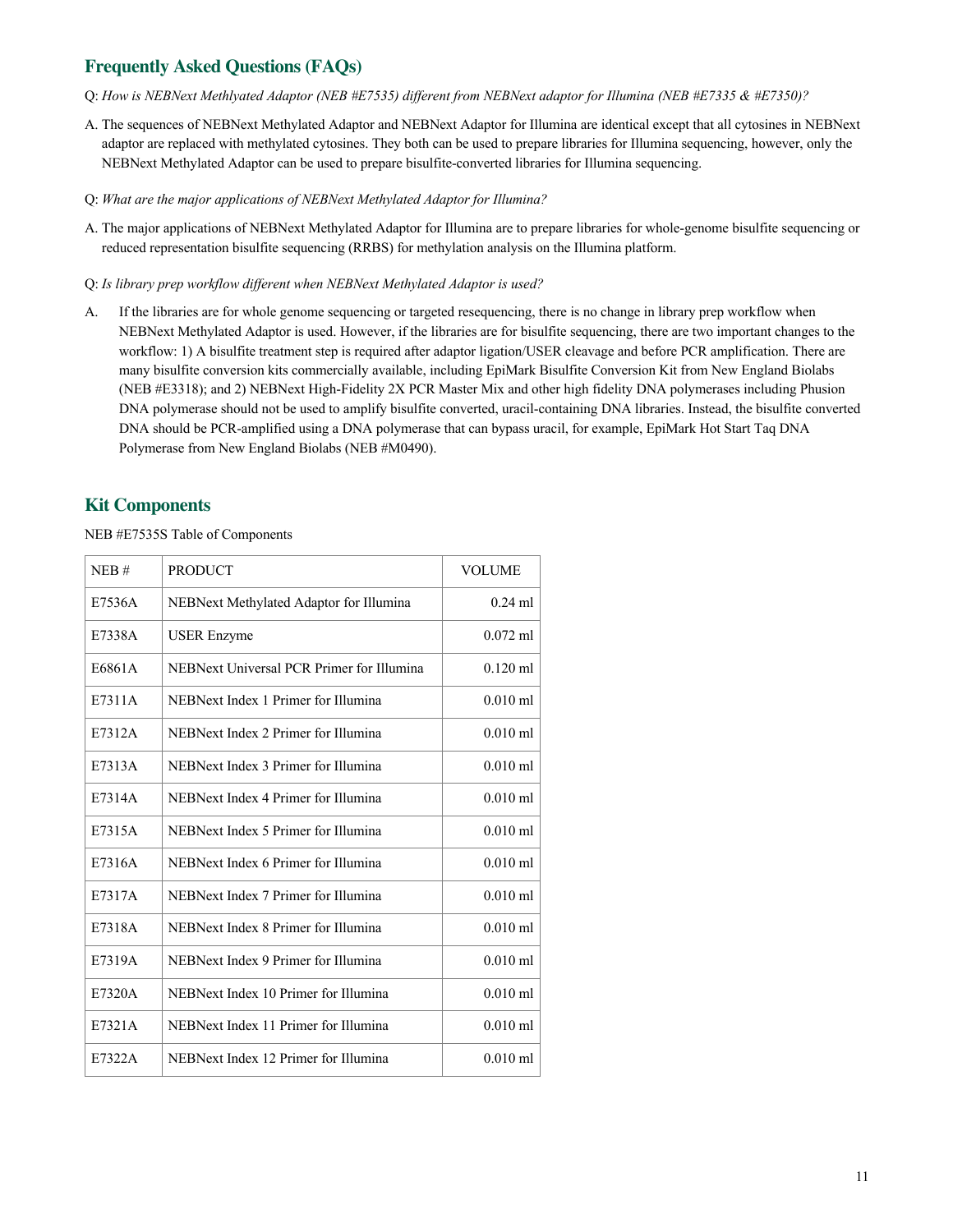### NEB #E7535L Table of Components

| NEB#    | <b>PRODUCT</b>                            | <b>VOLUME</b> |
|---------|-------------------------------------------|---------------|
| E7536AA | NEBNext Methylated Adaptor for Illumina   | $0.96$ ml     |
| E7338AA | <b>USER Enzyme</b>                        | $0.288$ ml    |
| E6861AA | NEBNext Universal PCR Primer for Illumina | $0.480$ ml    |
| E7311AA | NEBNext Index 1 Primer for Illumina       | $0.040$ ml    |
| E7312AA | NEBNext Index 2 Primer for Illumina       | $0.040$ ml    |
| E7313AA | NEBNext Index 3 Primer for Illumina       | $0.040$ ml    |
| E7314AA | NEBNext Index 4 Primer for Illumina       | $0.040$ ml    |
| E7315AA | NEBNext Index 5 Primer for Illumina       | $0.040$ ml    |
| E7316AA | NEBNext Index 6 Primer for Illumina       | $0.040$ ml    |
| E7317AA | NEBNext Index 7 Primer for Illumina       | $0.040$ ml    |
| E7318AA | NEBNext Index 8 Primer for Illumina       | $0.040$ ml    |
| E7319AA | NEBNext Index 9 Primer for Illumina       | $0.040$ ml    |
| E7320AA | NEBNext Index 10 Primer for Illumina      | $0.040$ ml    |
| E7321AA | NEBNext Index 11 Primer for Illumina      | $0.040$ ml    |
| E7322AA | NEBNext Index 12 Primer for Illumina      | $0.040$ ml    |